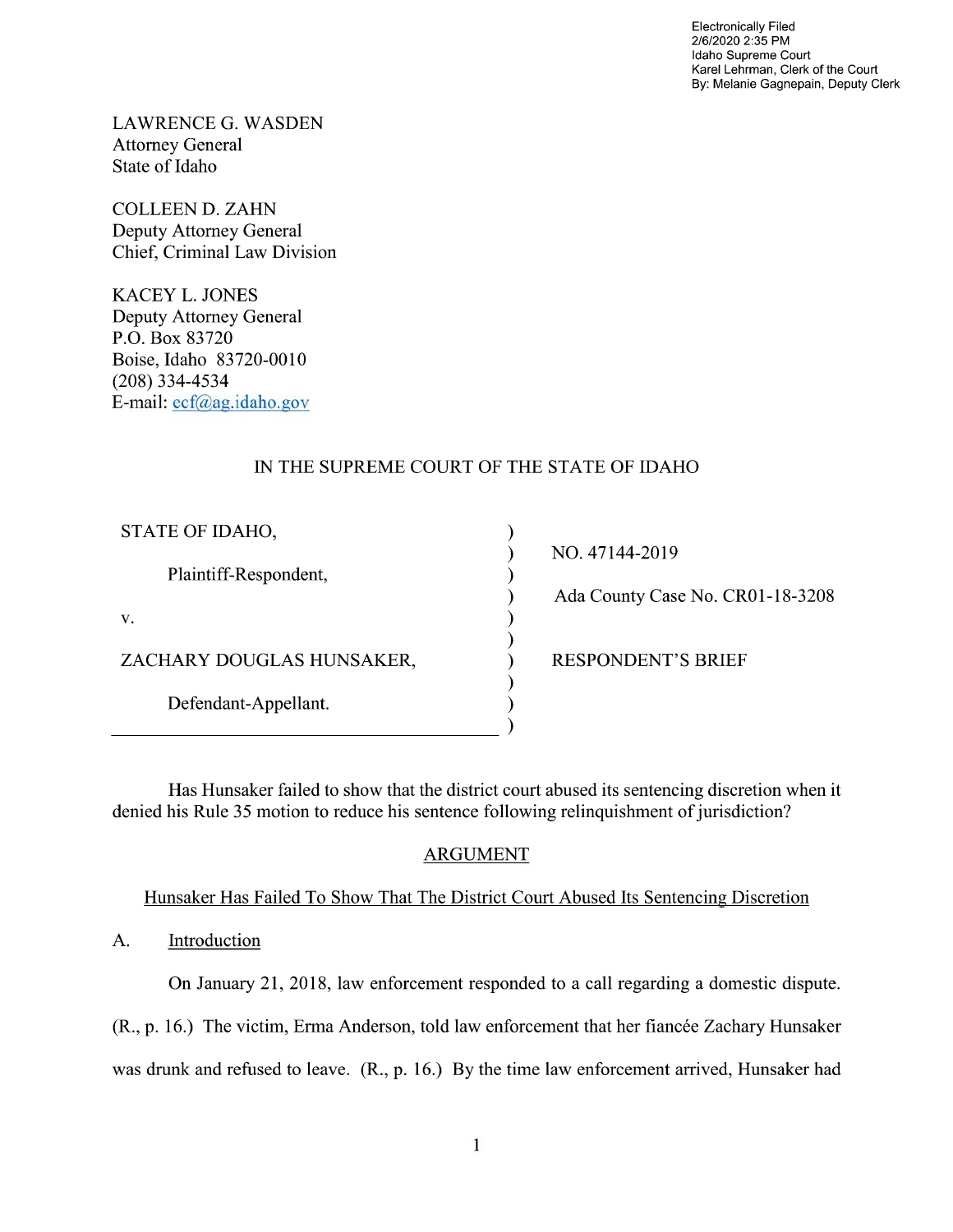left. (R., p. 16.) Anderson told law enforcement that Hunsaker had repeatedly hit her phone out 0f her hand, grabbed her by the throat, and thrown her on to the couch before leaving. (R., p. 16.) While law enforcement was speaking with Anderson, Hunsaker drove by the residence. (R., p. 16.) An officer made contact with Hunsaker and confirmed that he was driving while under the influence 0f alcohol and over the legal limit. (R., p. 16.)

The state charged Hunsaker with felony attempted strangulation, felony violation of a no contact order, misdemeanor driving under the influence of alcohol, and misdemeanor domestic battery.  $(R_{1}, pp. 88-90.)$  Pursuant to a plea agreement, the state dismissed the attempted strangulation charge and Hunsaker pled guilty to the remaining charges. (R., pp. 83-85.) The state recommended a unified sentence of five years with two years fixed and that the district court retain jurisdiction. (R., p. 104; Tr., p. 14, L.  $3 - p$ . 20, L. 13.) Hunsaker argued for probation. (Tr., p. 20, L. 24 - p. 29, L. 21.) The district court followed the state's recommendation and imposed a unified term of five years with two years fixed for violation of the no contact order and retained jurisdiction.<sup>1</sup> (Tr., p. 38, L. 25 – p. 39, L. 5; R., pp. 108-111.) Around five months later, the Department of Corrections filed an amended presentence investigation report (APSI) recommending that the district court relinquish jurisdiction. (PSI, p.  $447<sup>2</sup>$ ) At Hunsaker's rider review hearing, the state recommended that the district court relinquish jurisdiction based 0n Hunsaker's poor performance on the rider. (Tr., p. 49, L. 23 – p. 55, L. 12.) Hunsaker objected and asked to be placed back on the rider. (Tr., p. 55, L.  $15 - p$ . 62, L. 4.) The district court relinquished jurisdiction. (Tr., p.  $65$ , Ls. 12-19.) Hunsaker then made an oral motion pursuant to

<sup>&</sup>lt;sup>1</sup> The district court ordered 61 days of jail on each of the misdemeanor charges, with credit for 61 days served. (R., p. 109.)

<sup>&</sup>lt;sup>2</sup> Citations to the presentence investigation report (PSI) and APSI will be designated as "PSI" and refer to the 461-page electronic document that contains those reports.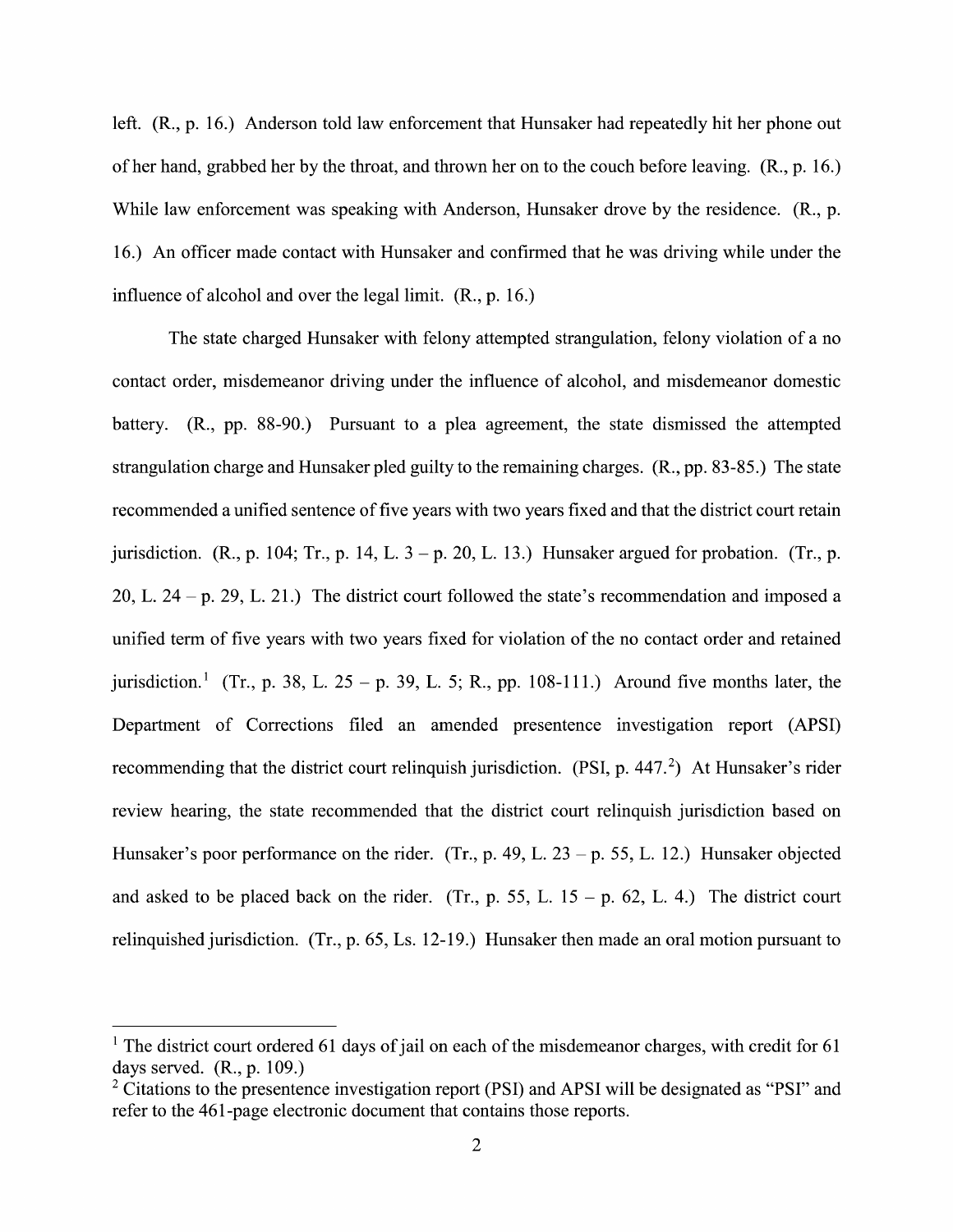Idaho Criminal Rule 35 to have his sentence reduced, which the district court denied. (Tr., p. 68, L.  $18 - p. 69$ , L. 1; p. 69, L.  $8 - p. 70$ , L. 1.) Hunsaker filed a timely notice of appeal. (R., pp. 121—25; 143-46.)

### B. Standard Of Review

"If a sentence is within the statutory limits, a motion for reduction of sentence under Rule 35 is a plea for leniency, and we review the denial of the motion for an abuse of discretion." State v. Huffman, 144 Idaho 201, 203, 159 P.3d 838, 840 (2007). In evaluating whether a lower court abused its discretion, the appellate court conducts a four-part inquiry, which asks "whether the trial court: (1) correctly perceived the issue as one of discretion; (2) acted Within the outer boundaries 0f its discretion; (3) acted consistently With the legal standards applicable to the specific choices available to it; and (4) reached its decision by the exercise of reason." State v. Herrera, <sup>164</sup> Idaho 261, 272, <sup>429</sup> P.3d 149, <sup>160</sup> (2018) (citing Lunneborg V. My Fun Life, <sup>163</sup> Idaho 856, 863, <sup>421</sup> P.3d 187, <sup>194</sup> (2018)).

### C. Hunsaker Has Shown No Abuse Of The District Court's Discretion

"A motion for reduction of sentence under I.C.R. 35 is essentially a plea for leniency, addressed to the sound discretion of the court." State v. Anderson, 163 Idaho 513, 517, 415 P.3d 381, 385 (Ct. App. 2015). Where a sentence is neither illegal nor excessive when pronounced, "the defendant must show that the sentence is excessive in light of new or additional information subsequently provided to the district court in support of the motion." State v. Burggraf, 160 Idaho 177, 180, 369 P.3d 955, 958 (Ct. App. 2016) (citing Huffman 144 Idaho at 203, 159 P.3d at 840); see State v. Dabney, 159 Idaho 790, 367 P.3d 185, 193 (2016) (affirming denial of Rule 35 motion that was not supported with any relevant information). "An appeal from the denial of a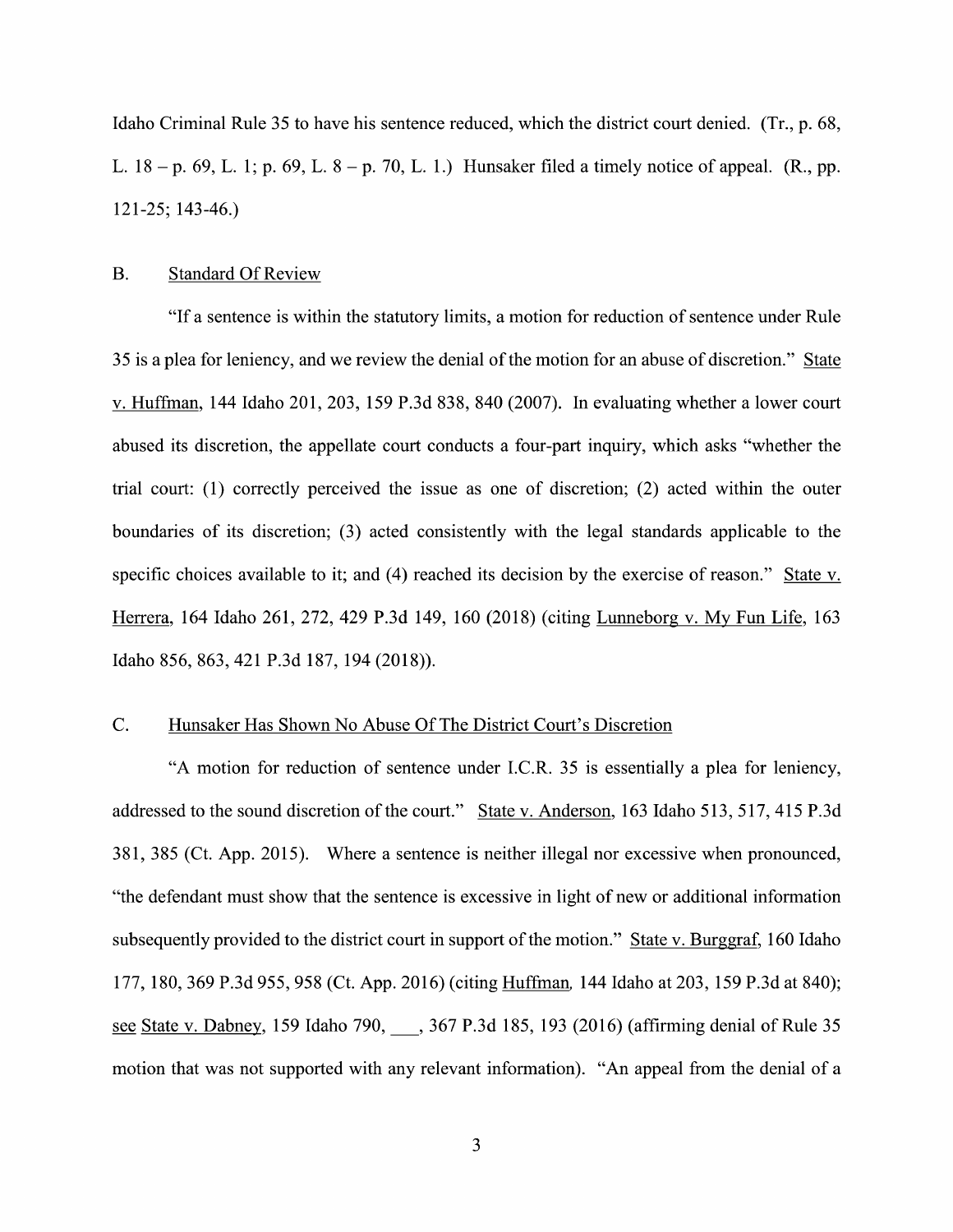Rule <sup>35</sup> motion cannot be used as vehicle to review the underlying sentence absent the Rule 35 motion cannot be used as a vehicle to review the underlying sentenc<br>presentation of new information." Huffman, 144 Idaho at 203, 159 P.3d at 840.

The district court properly determined that Hunsaker's Rule 35 motion was not wellfounded. (Tr., p. 69, Ls. 8-10.) Hunsaker's motion was not supported by any new or additional information that would render the otherwise appropriate sentence excessive. Rather, his motion was a bare request for leniency to enable him to seek treatment:

[I]f the Court was going to impose this sentence if the Court would consider I suppose an oral Rule 35 in reducing the fixed time to allow [Hunsaker] to begin treatment and shifting the two plus three to a one plus four so that he can get into treatment and be parole eligible as soon as possible.

(Tr.., p. 68, Ls. 19-25.) Hunsaker failed to support his motion with any basis for reducing the otherwise lawful and reasonable sentence. And, the district court found that Hunsaker's desire to seek treatment did not justify a reduced sentence because treatment and programming would be available to Hunsaker in custody. (Tr., p.  $69$ , Ls.  $16-24$ .) The district court properly denied Hunsaker's unsupported Rule 35 motion. (Tr., p. 69, Ls. 12-15.)

Nonetheless, Hunsaker argues that his sentence is excessive. The record demonstrates that the sentence imposed was reasonable in light of the facts and circumstances, and necessary to achieve the objectives of criminal punishment. As the district court noted at sentencing, Hunsaker's criminal history demonstrates a concerning pattern of violence against and control over intimate partners.  $(Tr, p. 35, Ls. 17-21.)$  As detailed in the PSI, Hunsaker's relevant criminal history includes misdemeanor battery, misdemeanor disturbing the peace amended from battery, felony injury to child amended from rape, misdemeanor use of a telephone to terrify/harass, misdemeanor assault amended from felony aggravated assault, misdemeanor no contact order Violation, misdemeanor assault and disturbing the peace both amended from felony aggravated assault with a deadly weapon without intent to kill, and misdemeanor no contact order violation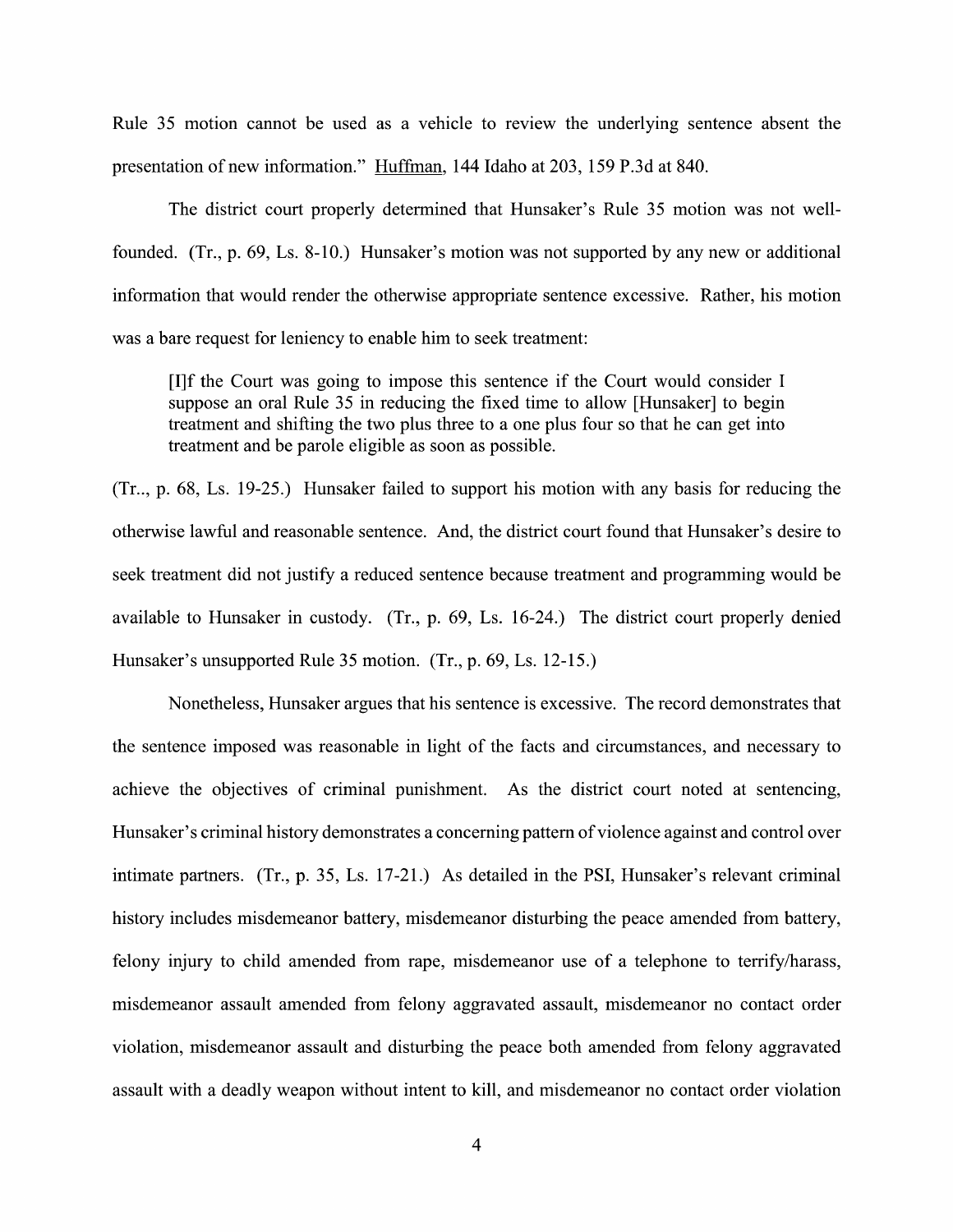amended from second degree stalking. (PSI, pp. 7-10.) While pending sentencing, another woman that Hunsaker was involved with sought a civil protection order against him. (See PSI, pp. 445-46; Tr., p. 34, Ls. 16-24.) The district court noted that the Domestic Assault Battery Evaluation indicates that Hunsaker has a 70 percent likelihood of committing another assault against a partner within an average of five years, based on his scores. (Tr., p. 36, L.  $20 - p$ , 37, L. 2; PSI, p. 380.) Additionally, Hunsaker has demonstrated an unwillingness to rehabilitate in the past:

[W]hen you 100k at the whole picture in this case you were noncompliant when you were on parole in the past. You absconded. You started out in drug court, did not complete it. You committed a new felony. You were placed on a rider in 2007, placed on probation. There was another probation violation. Your sentence was imposed. You were put 0n parole. You absconded. You were put 0n parole again and there were more problems.

(Tr., p. 33, L. 23 – p. 34, L.7; see also p. 62, Ls. 9-15.) Despite that concerning history, the district court gave Hunsaker another chance by placing him on a rider. The district court made clear that Hunsaker needed to demonstrate compliance and take programming seriously "because you have a significant track record based on your misdemeanor history of violence towards others and that simply needs to come to an end." (Tr., p. 37, L.  $25 - p$ . 38, L. 7.) Hunsaker failed to do so.

Hunsaker's behavior during his rider demonstrates that he failed to make positive changes to his behavior and attitude. Hunsaker exhibited "rude, demanding, and threatening behaviors" towards staff. (PSI, p. 449.) He was overheard "talking very aggressively or inappropriately to his fiancée 0n the unit phone" and shifted the blame to her When confronted about it by his case manager. (PSI, pp. 449-50.) Hunsaker was counterproductive and inappropriate in group programming. (See PSI, pp.  $450-51$ .) He was involved in a physical altercation with another inmate in Which he "admits he attacked another inmate and evidence shows that he was likely the aggressor in the incident." (PSI, p. 450.) The APSI stated: "While Mr. Hunsaker has shown that he can follow rules at times, he has consistently demonstrated that he chooses not to," he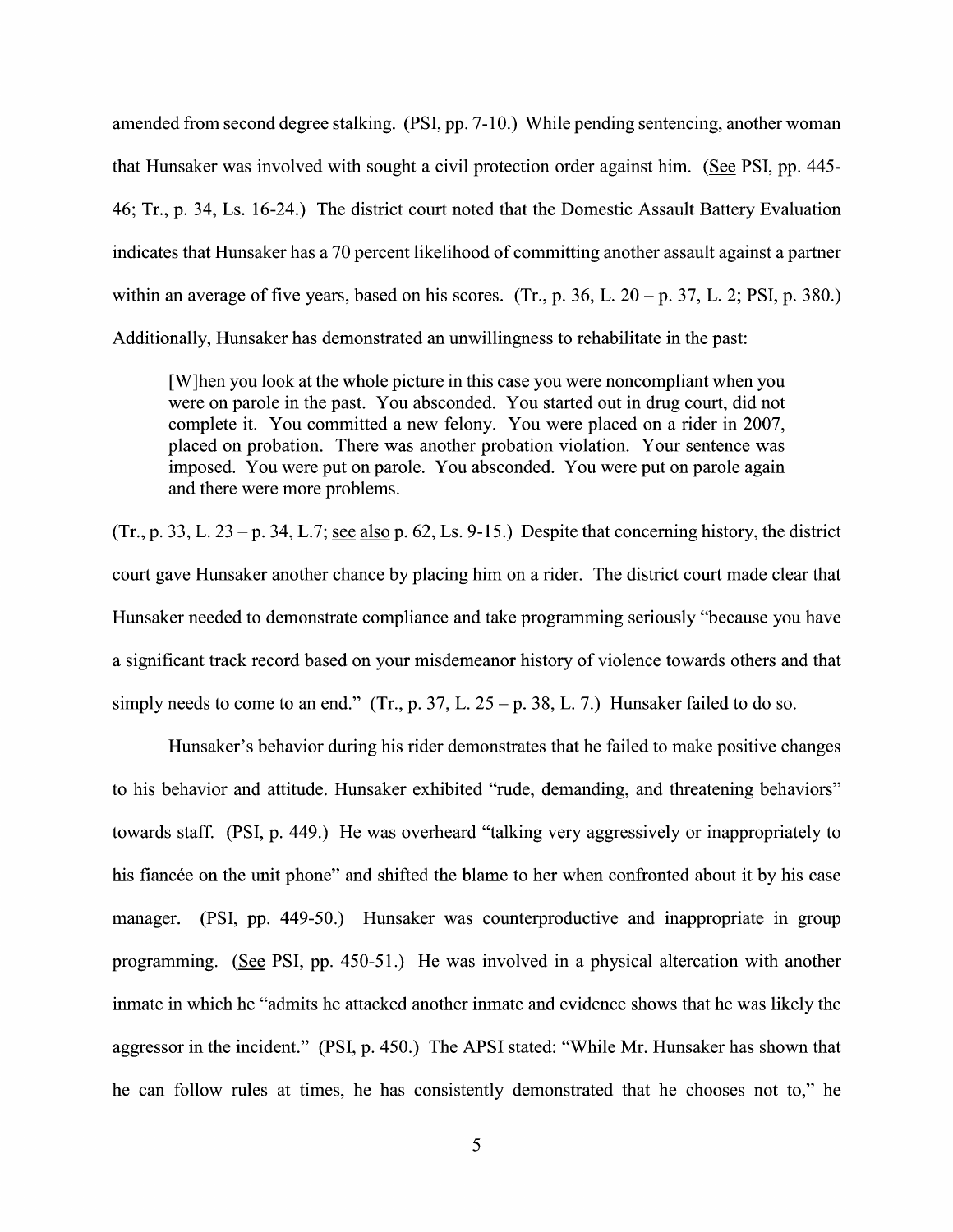"continues to do what he wants, with little to no regard for others," and there is "serious concern that Mr. Hunsaker has not been willing to let go of his criminal and addictive thinking/behavior that continually led to negative choices, as evidenced by his most recent behavior of assaulting another inmate." (PSI, pp. 450-51.) "Mr. Hunsaker has failed to reduce his risk to the community and continues to create victims in a controlled environment." (PSI, p. 454.) The district court appropriately followed the APSI's recommendation to relinquish jurisdiction. (Tr., p. 65, Ls. 5-19.)

Hunsaker argues that "the progress that he made in understanding the negative impacts that his drinking and anger issues have on others, warranted a reduced sentence." (Appellant's brief, p. 4.) However, the record shows that Hunsaker continued to behave aggressively and act out against others in a violent manner. The district court did not abuse its discretion by denying Hunsaker's rule 35 motion, Where the sentence imposed was necessary in light of his criminal history and poor performance on his rider.

#### **CONCLUSION**

The state respectfully requests this Court to affirm the district court's denial 0f Hunsaker's Rule 35 request for leniency.

DATED this 6th day of February, 2020.

\_/s/ Kacey L. Jones KACEY L. JONES Deputy Attorney General